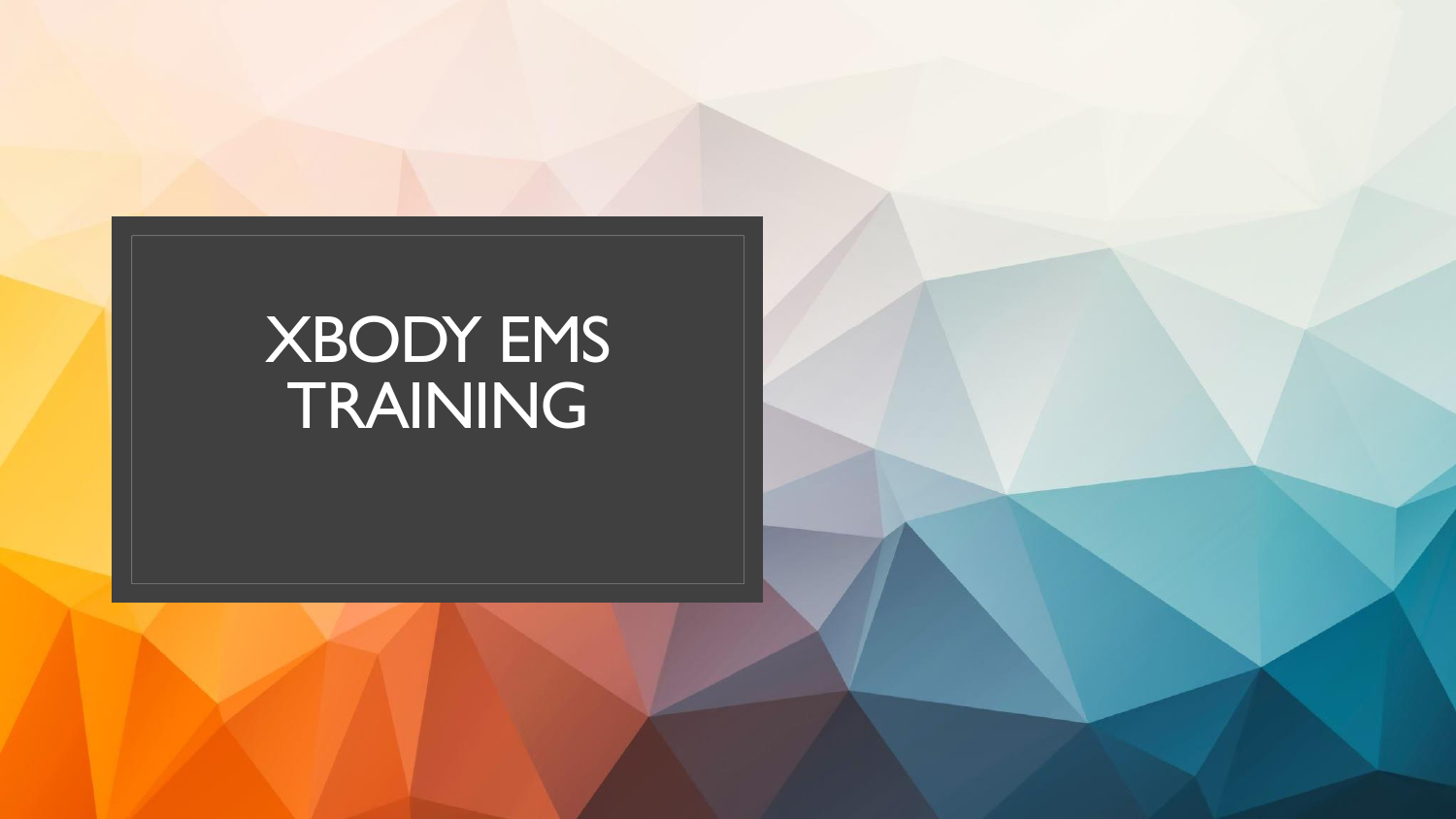## Whole-Body Electromyostimulation Training

Whole-body EMS is a safe and effective method for training all types of people. It uses basic EMS technology that has been used since the early 1970's in the rehabilitation arena. Current is directed between two electrodes exciting the motor neuron and forcing a muscle contraction. The XBody device has 9 pair of electrodes that cover all major muscle groups. The hertz are adjustable from 1-100 allowing specific muscle fiber type recruitment. With this ability a training can immediately recruit the fast twitch fibers and combined (fast oxidative) fibers instead of waiting for the normal recruitment pattern (Henneman principle). This is extremely important for individuals suffering from injuries, joint pain and those unable to workout at the necessary loads to recruit specific muscle fiber types. This is also helpful for those suffering from cardiovascular conditions and significant obesity issues, the circulatory system is taxed at a lower rate than traditional training and yielding a significant caloric and metabolic response.

The device is extremely safe and has shown no risk of impacting organs due to the type of current used and its inability to pass through visceral (cutaneous) fat. This specific technology is new to the US but has been used in Europe for over 10 years and can be found in over 82 countries without medical concern (if used correctly).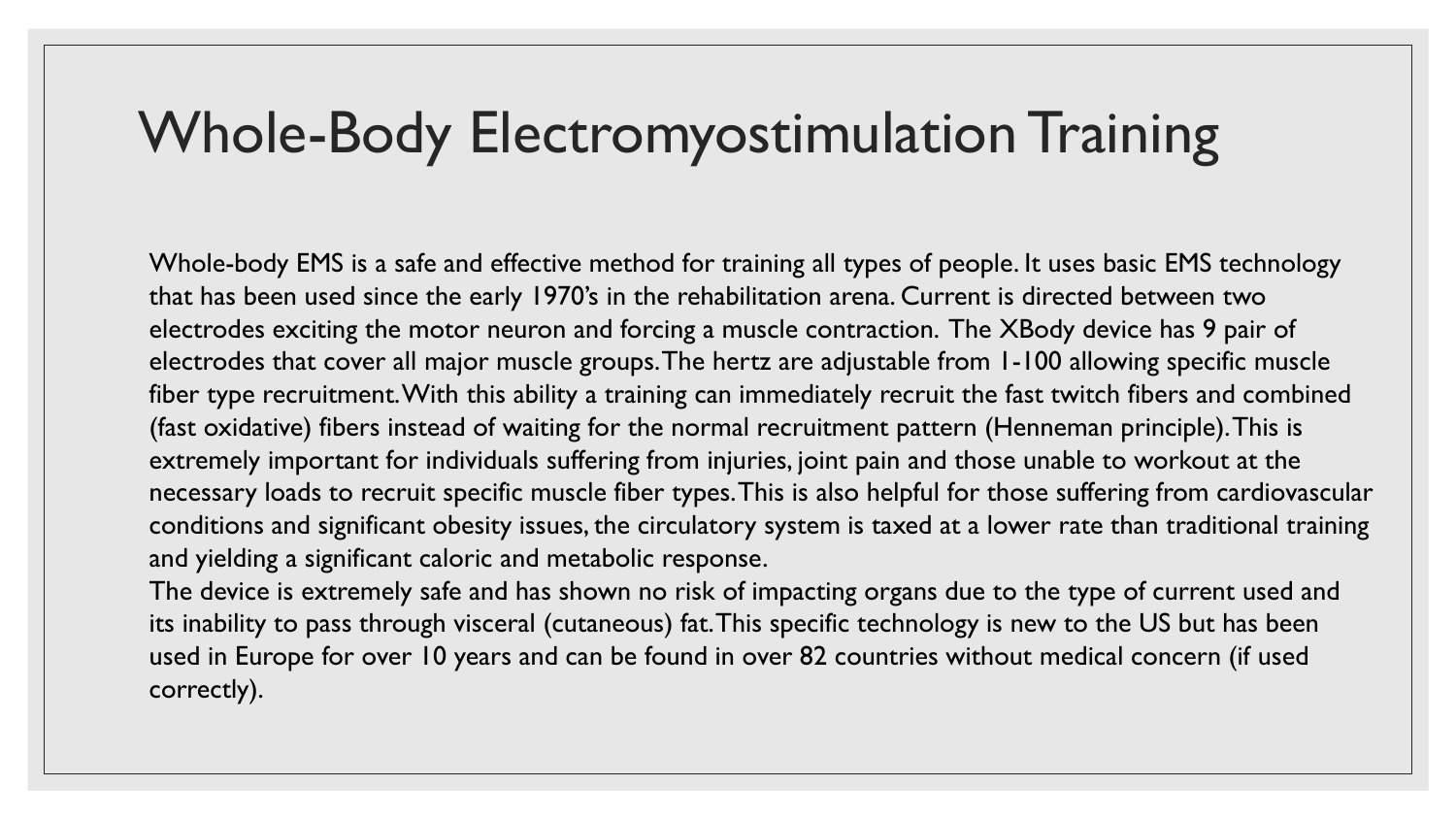Electric Muscle Stimulation training allows the use of a computer to turn on your muscles. Review the videos for examples and more information



The Doctors [https://www.youtube.co](https://www.youtube.com/watch?v=Zf0wBIH1uKI&list=PLRKud3XxWQzM4SoKnfdlTfnL10D4IVTWQ&index=2&t=0s) [m/watch?v=Zf0wBIH1uKI&list=P](https://www.youtube.com/watch?v=Zf0wBIH1uKI&list=PLRKud3XxWQzM4SoKnfdlTfnL10D4IVTWQ&index=2&t=0s) [LRKud3XxWQzM4SoKnfdlTfnL1](https://www.youtube.com/watch?v=Zf0wBIH1uKI&list=PLRKud3XxWQzM4SoKnfdlTfnL10D4IVTWQ&index=2&t=0s) [0D4IVTWQ&index=2&t=0s](https://www.youtube.com/watch?v=Zf0wBIH1uKI&list=PLRKud3XxWQzM4SoKnfdlTfnL10D4IVTWQ&index=2&t=0s)



## Promo video

[https://www.youtube.co](https://www.youtube.com/watch?v=xMUne5diNzY&list=PLRKud3XxWQzM4SoKnfdlTfnL10D4IVTWQ&index=2) [m/watch?v=xMUne5diNzY&list=P](https://www.youtube.com/watch?v=xMUne5diNzY&list=PLRKud3XxWQzM4SoKnfdlTfnL10D4IVTWQ&index=2) [LRKud3XxWQzM4SoKnfdlTfnL1](https://www.youtube.com/watch?v=xMUne5diNzY&list=PLRKud3XxWQzM4SoKnfdlTfnL10D4IVTWQ&index=2) [0D4IVTWQ&index=2](https://www.youtube.com/watch?v=xMUne5diNzY&list=PLRKud3XxWQzM4SoKnfdlTfnL10D4IVTWQ&index=2)



Safety

[https://www.youtube.co](https://www.youtube.com/watch?v=s8JhrOMcZF8&list=PLRKud3XxWQzM4SoKnfdlTfnL10D4IVTWQ&index=8) [m/watch?v=s8JhrOMcZF8&list=P](https://www.youtube.com/watch?v=s8JhrOMcZF8&list=PLRKud3XxWQzM4SoKnfdlTfnL10D4IVTWQ&index=8) [LRKud3XxWQzM4SoKnfdlTfnL1](https://www.youtube.com/watch?v=s8JhrOMcZF8&list=PLRKud3XxWQzM4SoKnfdlTfnL10D4IVTWQ&index=8) [0D4IVTWQ&index=8](https://www.youtube.com/watch?v=s8JhrOMcZF8&list=PLRKud3XxWQzM4SoKnfdlTfnL10D4IVTWQ&index=8)